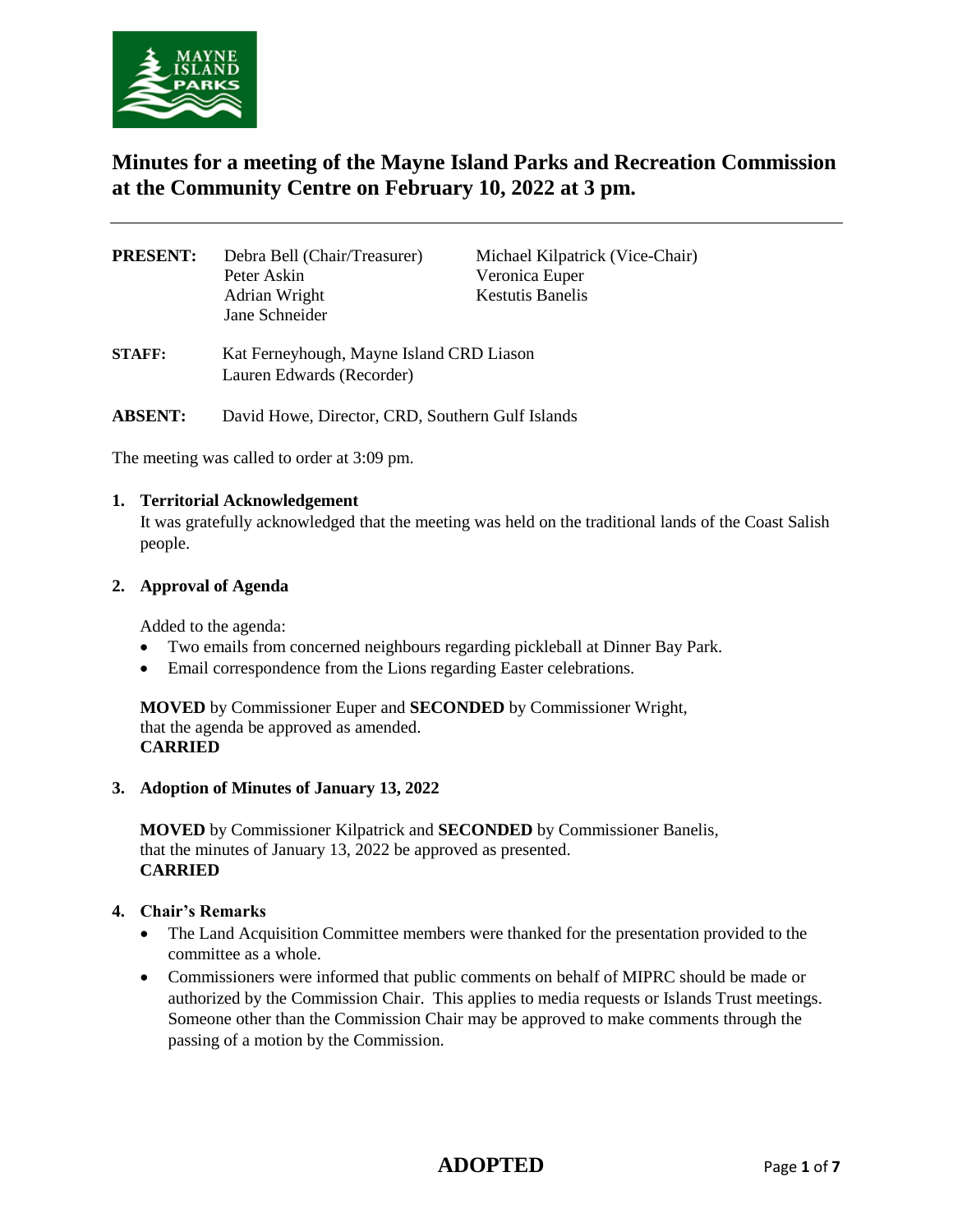# **5. Reports**

- 5.1. Treasurer's Report
	- 5.1.1. Treasurer's Report for the period January 1 31, 2022

**MOVED** by Commissioner Bell and **SECONDED** by Commissioner Askin, That the Treasurer's report for the period January 1 - 31, 2022 be approved as presented. **CARRIED**

It was reported that:

- The CRD issues the Estimated Budget for 2022 in February and the Final Budget in March at which time it will be recorded on the Treasurer's Report
- The December 31, 2021 Final Report was received and some adjustments to the capital balances carried forward are expected.
- 5.1.2. Well registrations and fees
	- It was reported that three wells were currently being registered; however, an additional well at the Japanese Memorial Garden must also be registered and the Province will charge an annual fee from 2016 onward but without penalty; and, each well license will be charged \$50 per year.
	- Commissioner Bell will confirm how many active and inactive wells there are.

**MOVED** by Commissioner Bell, **SECONDED** by Commissioner Kilpatrick, that Mayne Island Parks and Recreation Commission approve the payment of \$1079.09 to complete the provincial well licence registrations for the wells located at Dinner Bay, Miners Bay and Cotton Park.

# **CARRIED**

- 5.2. Administration
	- 5.2.1. Follow up Action Report (not covered elsewhere)
		- Dinner Bay and Miners Bay washroom painting will be done the end of February or during the first week of March. Washrooms will be closed during this time.
		- The Lions building licensing agreement remains outstanding.
		- A lock has been installed on the food digester.
		- Commissioner Banelis will arrange for the oven in the Adachi Pavilion to be dropped off for repairs and picked up afterwards.
		- WHMIS, a part of occupational health and safety requirements, was discussed and it was agreed that Commissioner Banelis would provide a list at the next meeting to assist on deciding on elements to include in a MIPRC Safety Program Manual.
		- Commissioner Banelis will check whether Lance Shook is willing to purchase the gasoline under the MIPRC account.
	- 5.2.2. Review and Approve Supplement to the Commissioner's Handbook
		- The review and approval of this item to be done at the March meeting.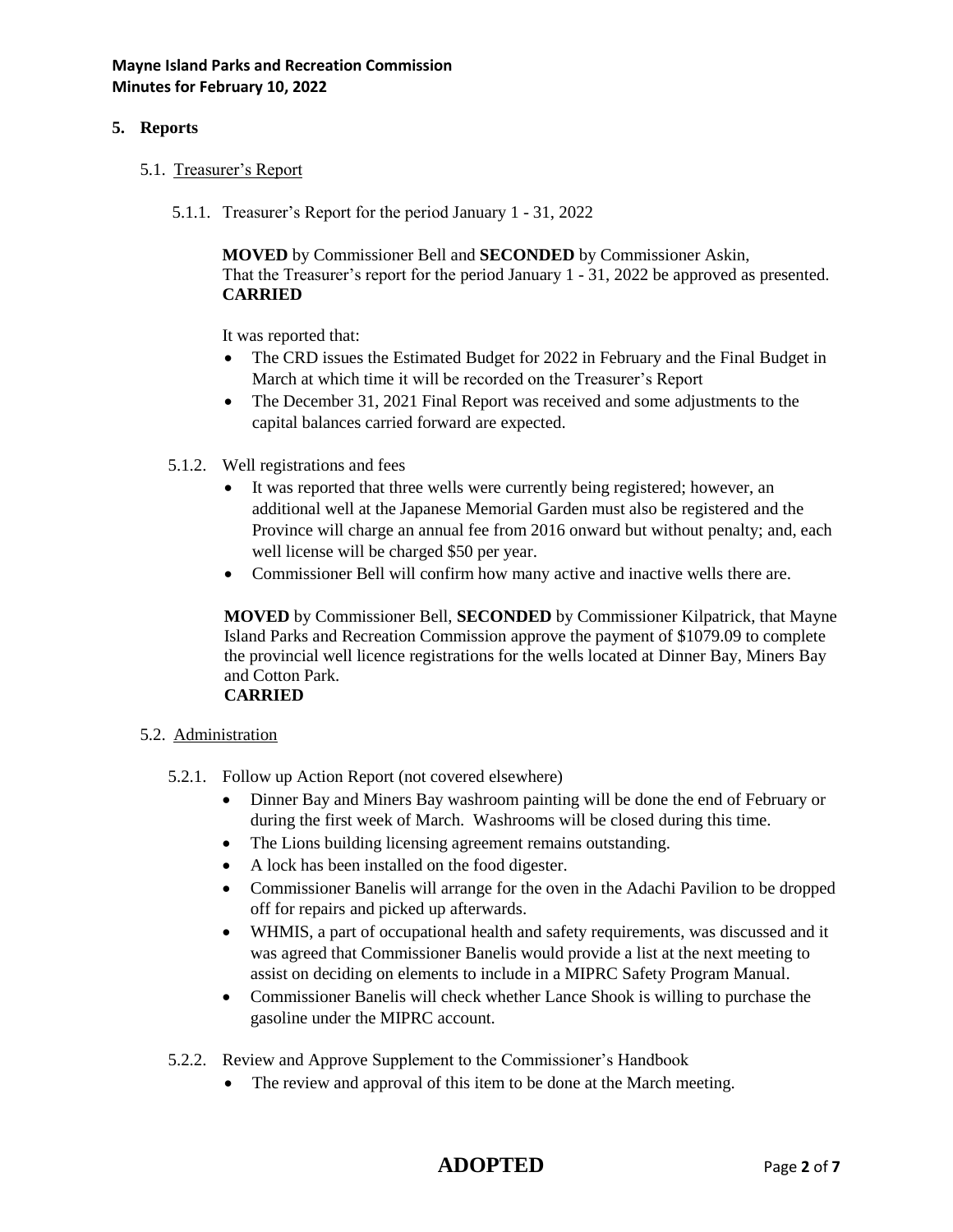- Commissioner Kilpatrick will circulate the organizational chart he is using for the website build.
- There is no change to the Land Acquisition Guidelines at this time. They will be included as a draft document.
- Email protocols were revised.
- 5.2.3. Trail/parking lot tree and safety assessment program
	- It was reported that: two trails in Henderson Park have been assessed; Don Herbert Trail had a couple of trees removed; and a trail to Beechwood Drive will be patrolled on Saturday with steps being fixed or replaced.
	- Discussed the requirement for an arborist to assess trees near parking lots and trails every four to five years and that commissioners accompany the arborist during the assessment.
	- It was agreed that Commissioners Askin, Banelis and Wright will discuss this requirement with the contracted arborists.
- 5.2.4. Commissioner orientation questions and specific areas of interest No issues identified.
- 5.2.5. Upcoming events/park activity plans/Facebook
	- A Lions application for a barbeque is expected.
	- Planning is anticipated for one cultural and one physical activity by spring/summer.
	- Discussed Facebook promotion of MIPRC activities.
- 5.2.6. Commissioner Retreat set date in June; suggested topics
	- It was agreed that the retreat be scheduled on June  $10^{th}$  or  $17^{th}$ .
	- Current topics are: status of Five-Year Master Plan, succession planning and land altering matters.
	- The Commissioner Retreat will remain on the agenda to add topics for discussion.
- 5.3. Committees
	- 5.3.1. Land Acquisition

Update following Committee of the Whole meeting February 10, 2022: A successful brainstorming session was held with more work to follow.

- 5.3.2. Information Technology
	- a) Proposal regarding website; logo modification; domain name renewal:
		- Commissioner Kilpatrick will circulate website suggestions.
		- Commissioners reviewed the proposed logo revision which generated discussion, but no consensus was reached.
		- The domain name miprc.ca has been renewed.
	- b) Donations and e-transfer possibilities external to CRD:
		- It was commented that the Japanese Memorial Garden gets numerous requests for e-transfers.

# **ADOPTED** Page **3** of **7**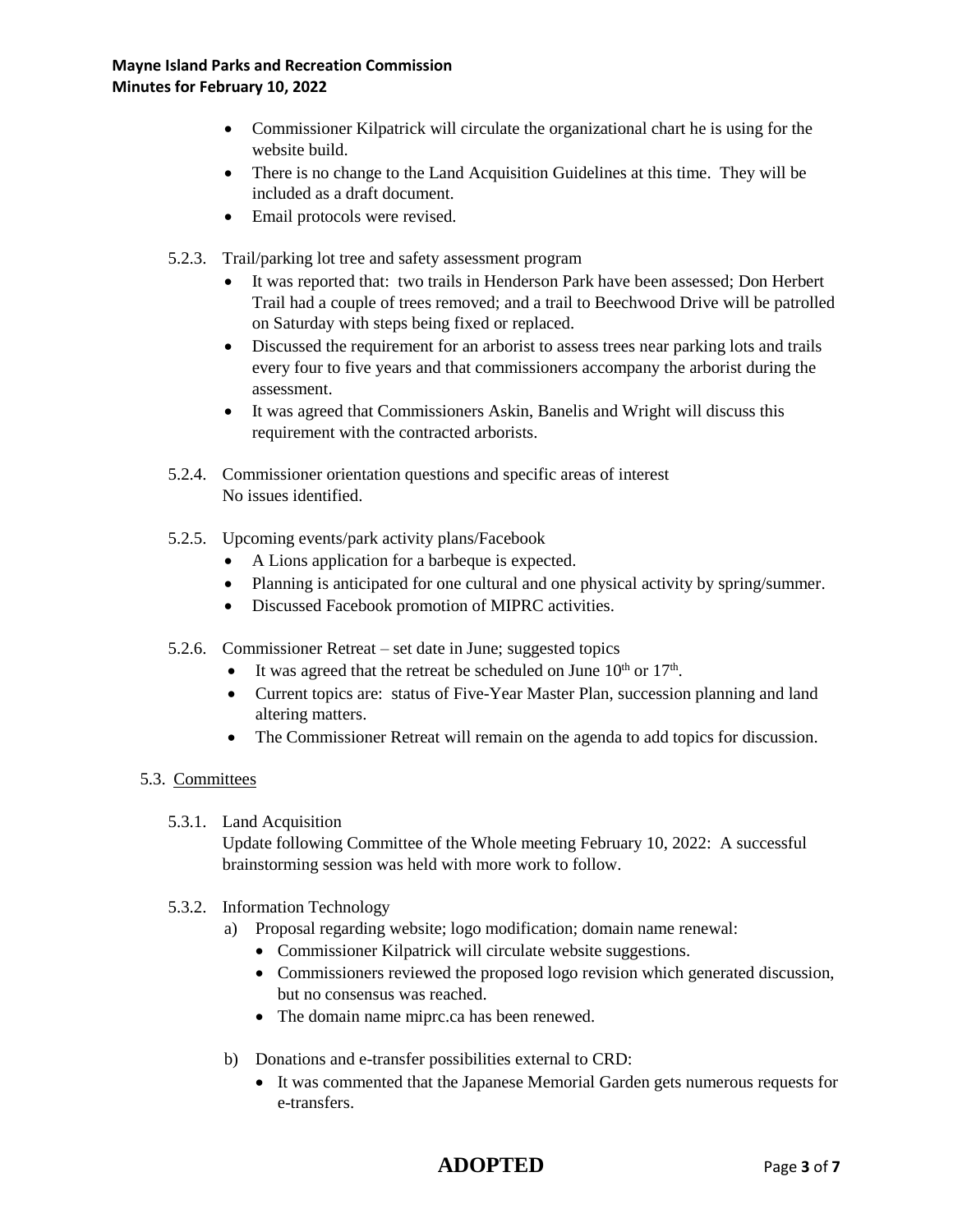- Discussed the necessity for CRD involvement although there is no e-transfer capacity through CRD.
- The Treasurer will investigate some details of the current bank account process and report back.

# 5.3.3. Fitness Track

- a) Position report:
	- Commissioners Kilpatrick, Kestutis and Schneider met and reviewed the 0.6 km loop.
	- A cost estimate for the build was considered to be \$16K to \$24K excluding shipping charges and drainage work.
	- It was suggested the work be approached in a two-stage phase with the pavilion side being done first as this area is drier and would be an easier build between the water, the horseshoe pit and the road.
	- Discussed track surface options and it was determined that, although playground mulch is environmentally friendly, it is the most expensive and quickly requires replacement. It was suggested that a fabric covered by three inches of rough stone base and a 3⁄4 crush stone topping be used.
	- Discussed whether to use the \$15K budget to accomplish half the build or to defer the project until more budget is available.
	- Discussed placing the three fitness stations beside the playground between the washrooms building and spaced away from the Adachi Pavilion. This would allow adults to use the equipment while watching their children.
	- Discussed the longer-term development of the project through a master plan with a phased approach and additional funding if the track and equipment is used and liked.
- b) Feedback from *MayneLiner* request for input: No feedback provided.

#### 5.3.4. Memorial Plaques

Result of inquiry regarding Miners Bay Notice Board: This is back to the committee although no request for plaques have been received.

# 5.3.5. Fallow Deer

It was reported that:

- Fallow deer hunting is restricted to bows and shotguns only;
- The restrictions will likely reduce the number of successful hunts;
- The Conservancy awaits a long-term view to address the situation;
- Culls are not an option; and
- Survey input was received and outcome is pending.

# **ADOPTED** Page **4** of **7**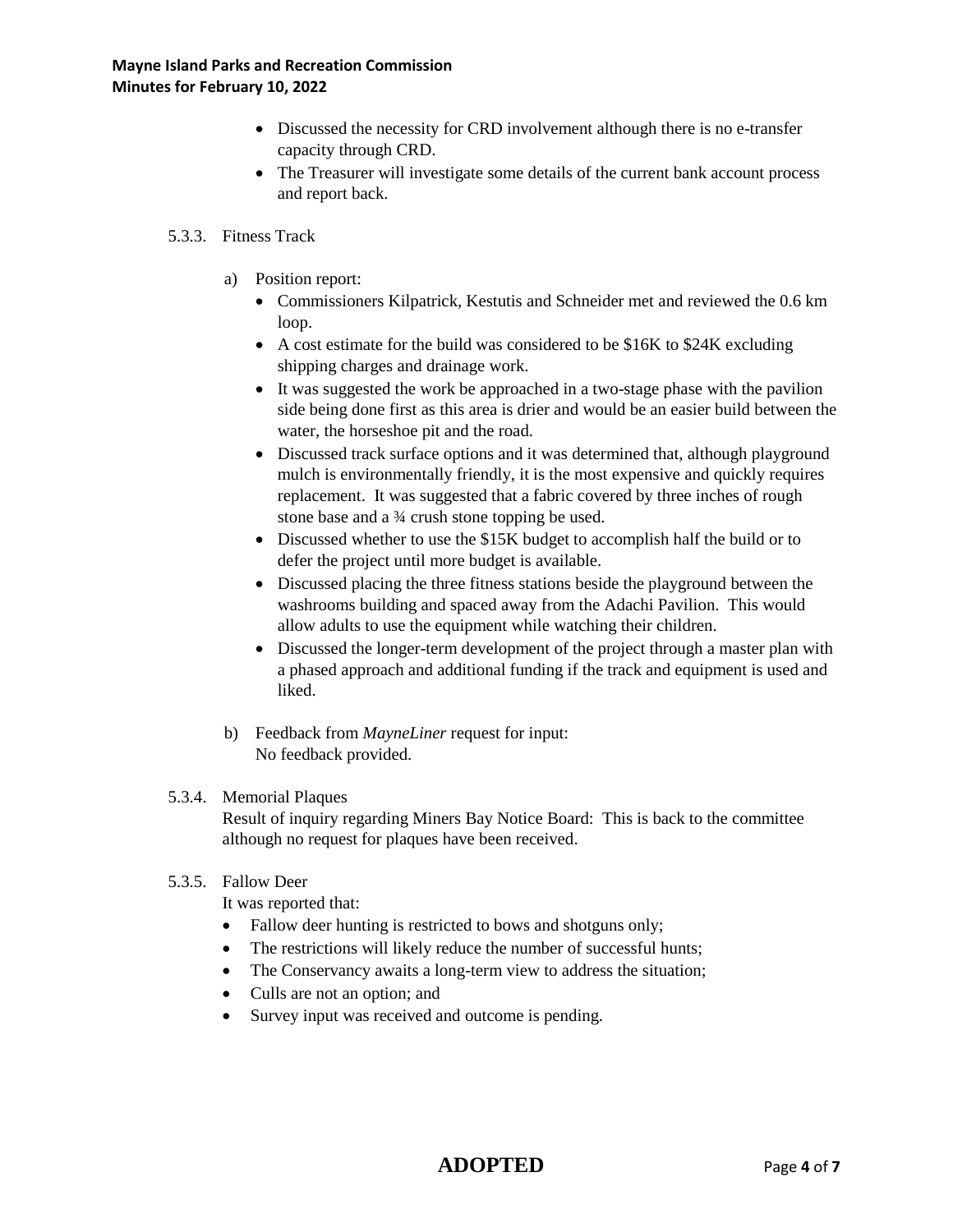### **Mayne Island Parks and Recreation Commission Minutes for February 10, 2022**

# 5.4. Parks

5.4.1. Miners Bay

UV light update:

- It was reported that the system shorted out when the new UV light was installed.
- Discussed replacement of parts or the purchase of a new system.
- It was commented that Dinner Bay may also experience issues with its aging system.
- Commissioners Bell, Banelis and Wright will discuss and present a plan for the next meeting.

## 5.4.2. Dinner Bay

Donation boxes – Disc Golf/Putting Green:

- The disc golf course will be ready for a tournament in May.
- Discussed potentially removing the donation boxes for the putting green and disc golf course.
- It was stated that donations do not impact the CRD budget.
- Commissioner Banelis will consider the donation box situation and report back at the next meeting.
- 5.4.3. Japanese Memorial Garden
	- $\bullet$  July 24<sup>th</sup> is the date proposed for the Art Show.
	- First bridge deck was replaced yesterday and the zigzag bridge is next for repair with some wood donations having been received.
- 5.4.4. Cotton Park Nothing to report
- 5.4.5. Emma and Felix Jack Park

Update regarding Islands Trust; meeting at park on February 20 at 1:30 pm:

- Due to the cancellation of the Local Trust Committee meeting in January, no action occurred regarding the rezoning letter.
- Commissioners will meet with Johnny Aitken at the park on February  $20<sup>th</sup>$ at 1:30 pm.
- $\bullet$  It is presumed the rezoning request will be on the February 28<sup>th</sup> Local Trust Committee agenda.

**MOVED** by Commissioner Bell and **SECONDED** by Commissioner Banelis that Commissioner Kilpatrick be authorized to speak on behalf of the Mayne Island Parks and Recreation Commission on February 28<sup>th</sup> at the Local Trust Committee meeting regarding rezoning of Emma and Felix Jack Park. **CARRIED.**

- 5.4.6. Anson Road/Pocket Parks
	- a) Remediation work at Anson Road and native plant relocation update: Commissioner Banelis will write to the CRD project contact for a status update.

# **ADOPTED** Page **5** of **7**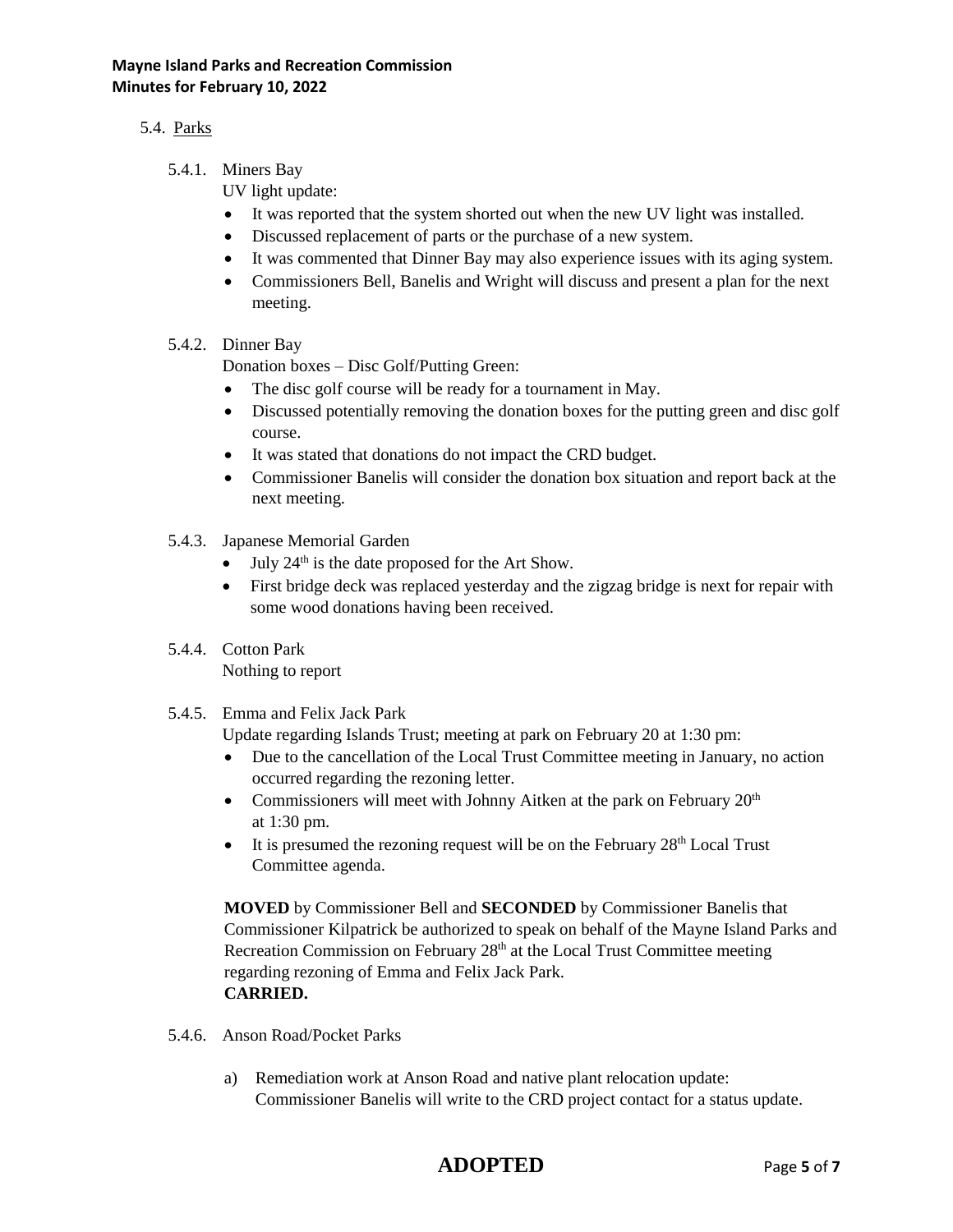- b) Charter Road/Club Crescent tree removal update:
	- The arborist has provided an assessment;
	- The tree is not on Parks property but is on the Right of Way; and
	- Removal of the tree does not fall within the responsibility of MIPRC.
- 5.4.7. Village Bay Park
	- Discussed the information provided that the trail guardian frequently removes large pieces of garbage left in the park and the fact that garbage removal is not within the MIPRC's current cleaning services contract. Commissioner Schneider has encouraged the trail guardian to contact her.
	- It was agreed to place a yard of gravel on the trail by the wishing well to raise the grade and decrease the mud.
- 5.4.8. Henderson Park and Trail Network Development
	- a) Henderson Park main considerations were some trees that needed removal and some steps that needed repair.
	- b) Conconi Reef Agreements with MPID and Hydro Comments were made that: the redlined agreement with the Improvement District and Hydro to be looked over; a geotech exam is necessary; expanding the trail network is an interest; and the shifting slope is creating dangerous trees.
	- c) Refined Estimate for Access Road Repair at Henderson Park and Motion
		- It was reported that repairs are unnecessary on the right side of the access road, but erosion is a problem.
		- It was agreed that three yards of gravel will be acquired to place at this site as well as at Village Bay Park.
- 5.4.9. David Cove Boat Ramp
	- It was reported that there is serious erosion of asphalt above the cement.
	- A response from Stephen Henderson, CRD Property Manager, is pending.

# **6. Correspondence/Meetings**

- 6.1. Email correspondence on CRD integrated transportation function and survey.
- 6.2. Continued correspondence with CRD re: boat ramp tenure renewal and DFO review.
- 6.3. Email correspondence with CRD regarding well registrations.
- 6.4. Confirmed meeting with Johnny Aitken and the commission at Emma and Felix Jack Park on Sunday, February 20 at 1:30 pm.
- 6.5. Internal correspondence regarding gates at entrance to Edith Point.
- 6.6. Commissioner Orientation scheduled for February 24 via Zoom.
- 6.7. Email correspondence with CRD regarding e-transfer capability.
- 6.8. Interview request regarding pickleball and reply via CRD.
- 6.9. Email correspondence from the Mayne Island Conservancy Society regarding survey on fallow deer management.
- 6.10. Correspondence from CRD Regional Parks re: update on Village Bay to Miners Bay trail.